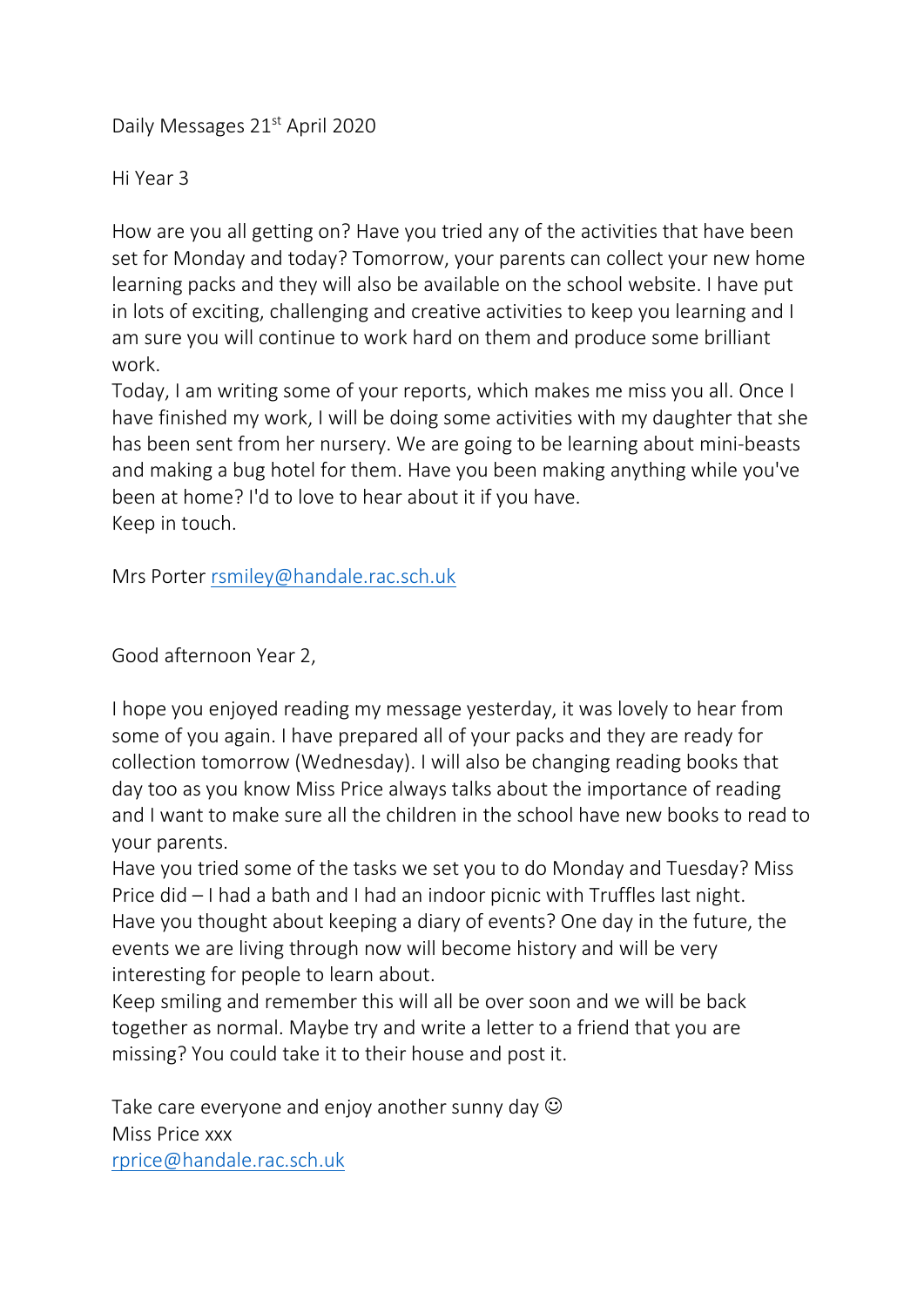Hi Year 5,

I've spent this morning in school completing your home packs and cracking on with a few tasks around school. Hopefully the weather stays fine so I can cook my lunch on the barbeque this afternoon.

If you're stuck for something to do, try taking part in one of these online lessons: <https://www.bbc.co.uk/bitesize/tags/zhgppg8/year-5-lessons/1> You might even get a Spanish lesson from Premier League footballer, Sergio Aguero.

Remember to stay safe,

Mr Bell [lbell@handale.rac.sch.uk](mailto:lbell@handale.rac.sch.uk)

## Hello Reception Children

It feels so strange not coming back to school after Easter. I'm sitting at my kitchen table writing this email instead of seeing all your lovely smiling faces. However, we must keep ourselves safe and that has to be the most important thing that we all do. So please listen to the grownups and keep yourself busy inside the house as much as possible.

I've been thinking about an extra activity you could do today and I've got a plan. Ask a grownup or big brother or sister (if you have one!) to close their eyes and you go and find a toy of your choice. Hide it, don't let anyone see it. Then describe the toy to your grownup without telling them what it is! Remember you cannot say what it is you must describe it! Have a practice first and then go for it! I'm looking at something on my kitchen wall right now – so I'll describe it and see if you can guess what it is! Here goes – it is a circle shape and it has numbers all the way round in another circle shape. It also has two 'pointers' that move! Any ideas?

With Love Mrs Skirving xx

[eskirving@handale.rac.sch.uk](mailto:eskirving@handale.rac.sch.uk)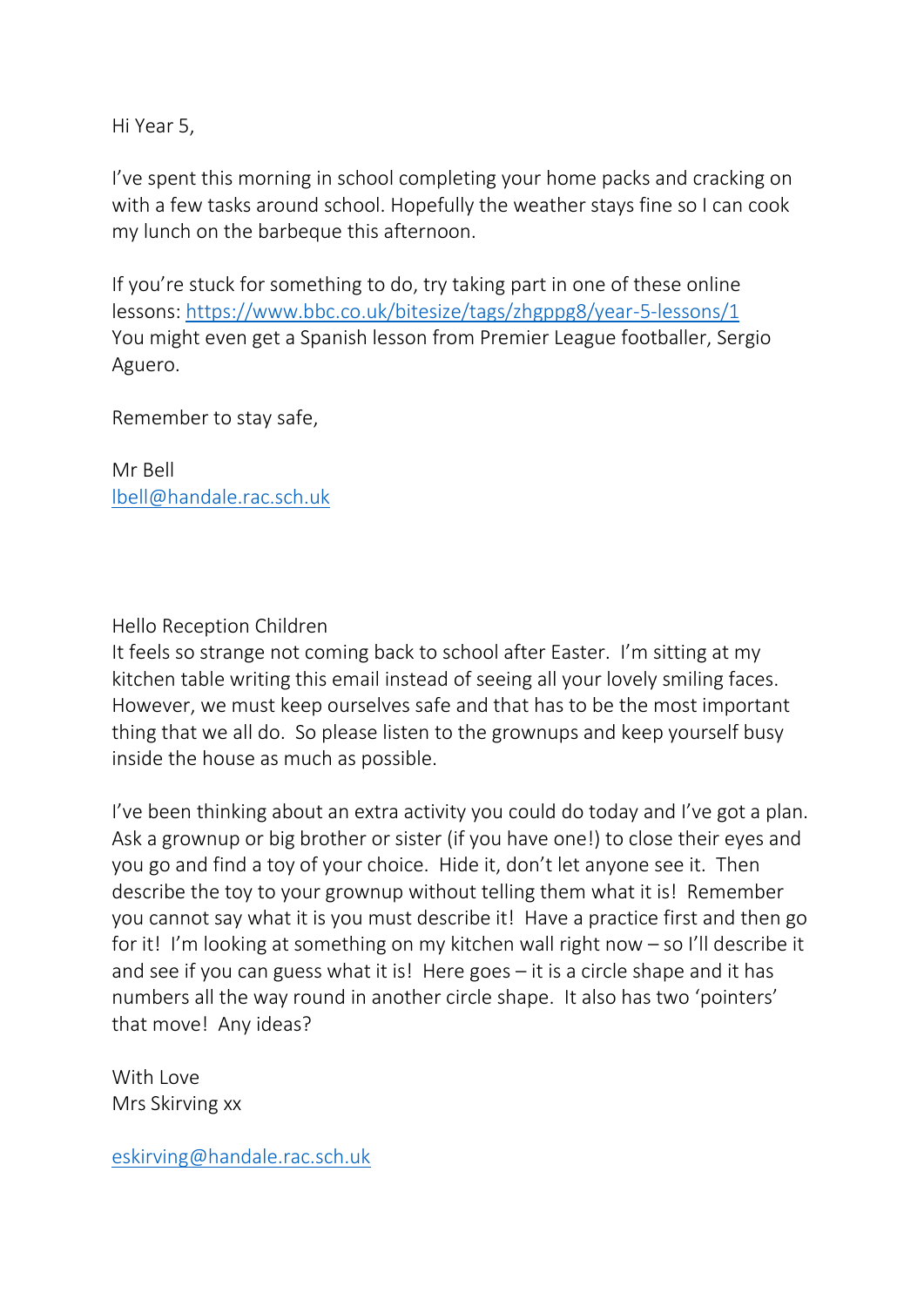## Good morning!

Hope you are making use of the lovely sunshine today in your garden or yard! I have learnt something new recently - how to make soup! I made some spicy butternut and carrot soup, it was lovely. Have you learnt something new during this time?

Miss Tyson  $\odot$ [styson@handale.rac.sch.uk](mailto:styson@handale.rac.sch.uk)

Hello Year 6

All of your homework packs will be ready to collect from tomorrow so when you collect them have a read through and if there is anything that you don't understand then please get in touch. Also, please continue to update me with what you have been up to and how you are spending your lockdown. (When you are not doing your homework packs of course) I am always interested. What are you looking forward to when the lockdown lifts? What do you miss the most? What will be the first thing you do when you regain your freedom? I hope you are all well and keeping busy the best that you can.

Stay safe

Mr Emmerson

[pemmerson@handale.rac.sch.uk](mailto:pemmerson@handale.rac.sch.uk)

Hello again Year 4,

I hope you're all still enjoying this beautiful weather. Today I have finished my reports and I have enjoyed writing about you all. I would love to hear about your reading challenge Miss Price set over Easter. How many places did you read in and where was the weirdest place you managed to read? I hope to hear from a lot of you, remember my email is rfarrier@handale.rac.sch.uk

Thanks,

Mr Farrier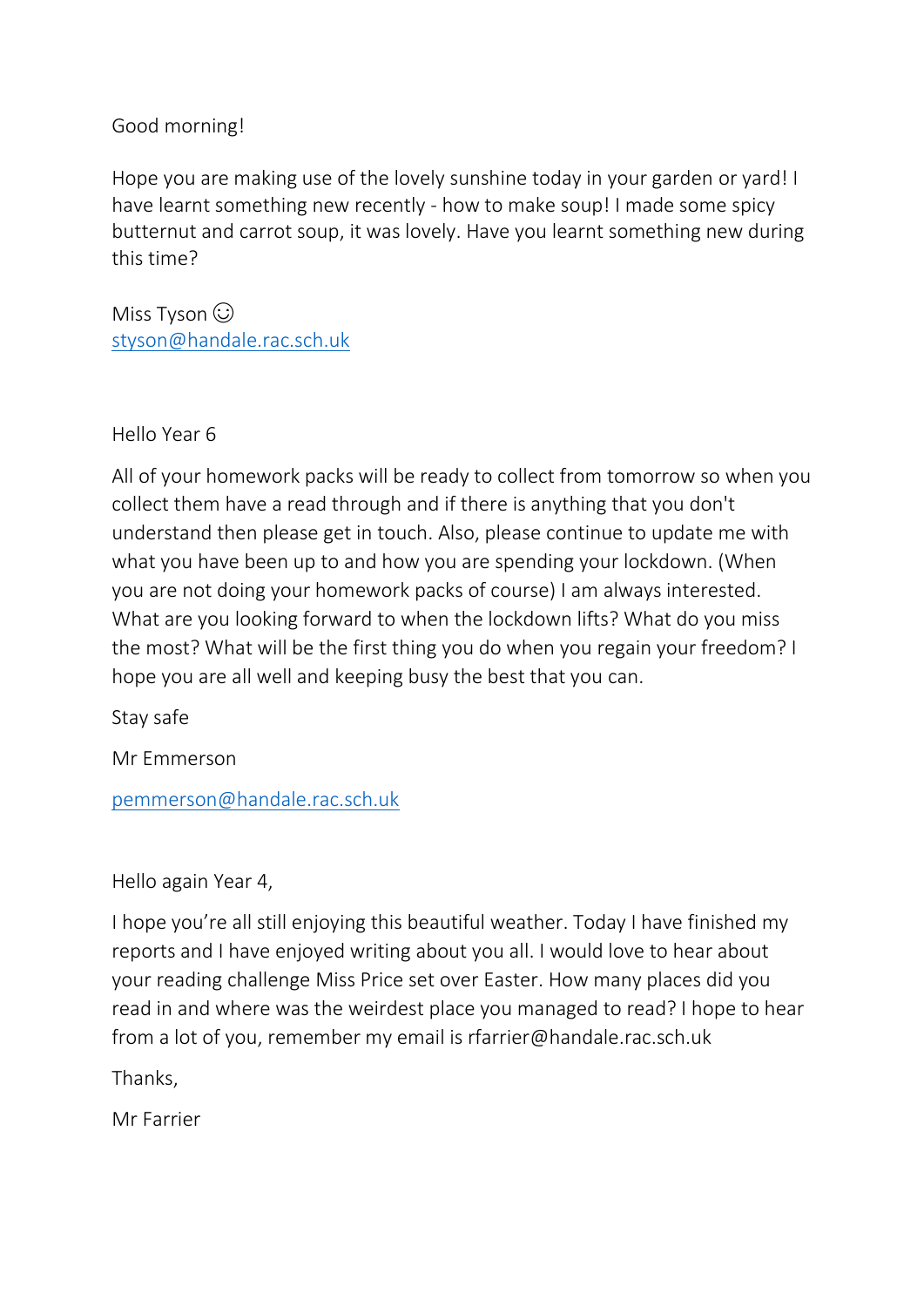Hello SLC,

I hope you are all well. At some point this week, you will be receiving your new challenges to have a go at whilst at home and I'm sure you will find them fun and interesting to do. Today I am going to be thinking about all the things i need to be looking out for so that when we return to school we can have some amazing creative lessons. I really do miss you all and can't wait to get back to school and see all of your faces, hear all of your stories and watch you learn. Hopefully we will be able to do this together soon.

Keep Safe at home,

Miss Kendall

[ekendall@handale.rac.sch.uk](mailto:ekendall@handale.rac.sch.uk)

Hello Nursery Children,

We hope you are keeping yourselves busy. Mrs Lister went into school today to get your next packs ready. While she was away we tried to keep ourselves busy. We started our day with the Joe Wicks workout. It was hard work and we were out of puff when it had finished, so we had a little rest. We then spent our time in Mrs Lister's garden until she returned home.

We hope you are managing to keep yourselves active. Perhaps you could try the Joe Wicks workout one day.

Love from

Morning Floppy and Afternoon Floppy xx [clister@handale.rac.sch.uk](mailto:clister@handale.rac.sch.uk)